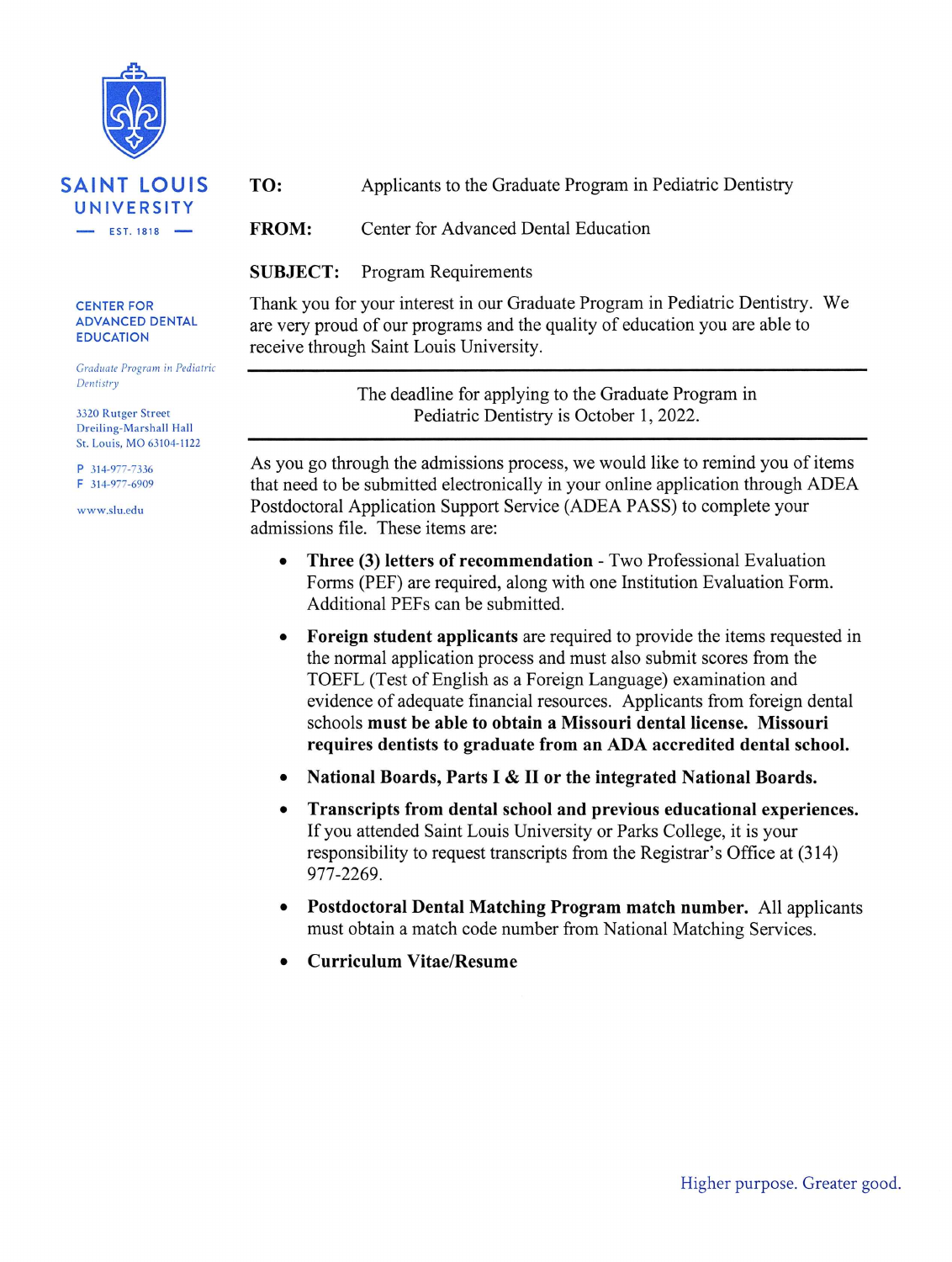• **Personal statement.** The personal statement provides the admissions committee with insight into what precipitated the applicant's interest in this academic program. Specifically, what academic, professional and/or personal experiences influenced the decision to apply at this time. It should also explain what the applicant expects to receive from the program and how that will affect the applicant's plans in the future. The summary or overview should be approximately 500 words, double-spaced with the applicant's name, degree program, and proposed date of entry into the program on the first page.

Saint Louis University utilizes the scores obtained from the Advanced Dental Admission Test (ADAT) in the overall appraisal of candidates for admission to our Graduate Program in Pediatric Dentistry. While the ADAT is not currently required for consideration for acceptance into our program, candidates are strongly encouraged to complete the test as an additional part of their application packet.

It is important that all of these materials be submitted as soon as possible, since your application will not be reviewed by the department's admissions committee until all materials have been received and your application is deemed complete.

Again, thank you for your interest in Saint Louis University.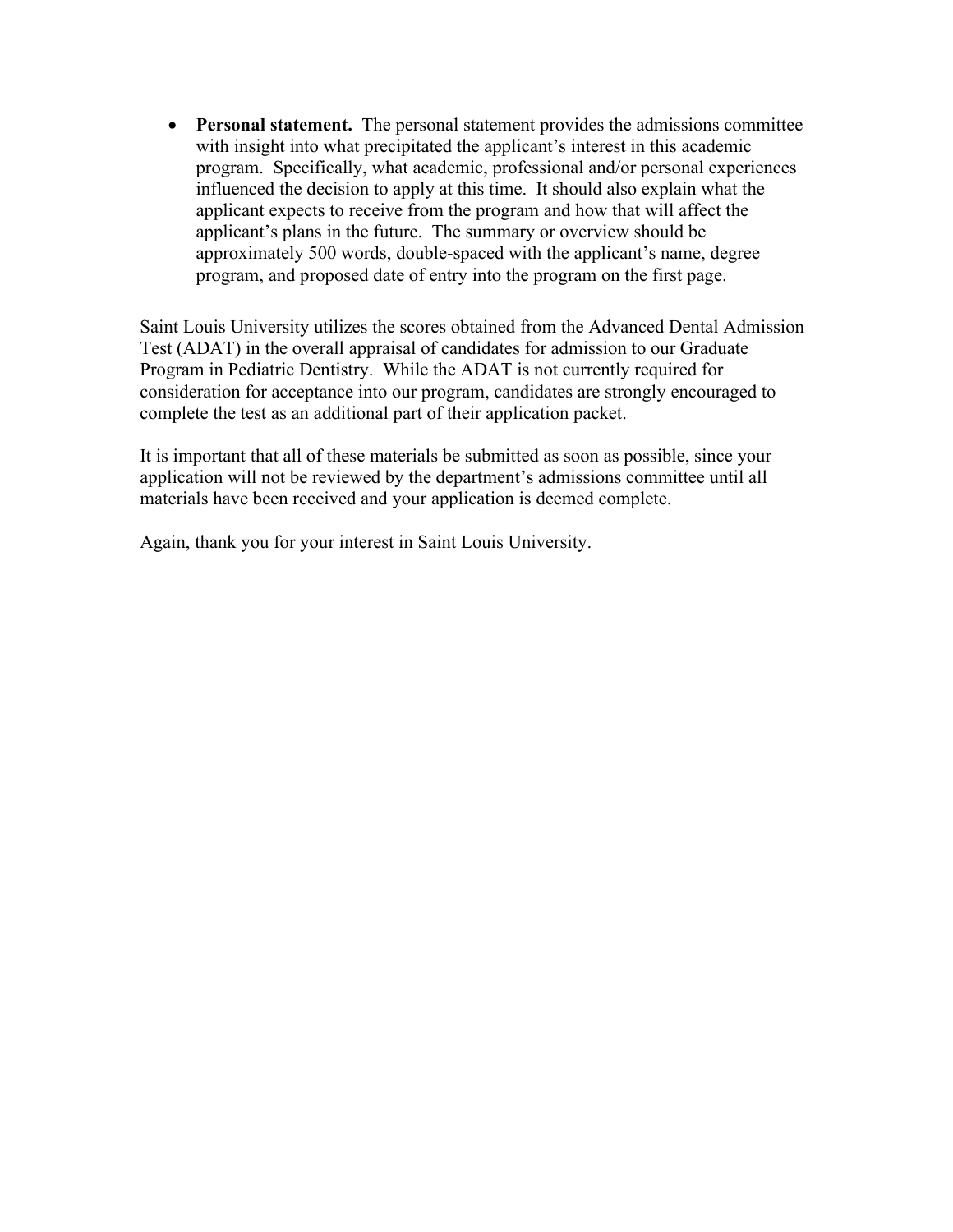This is a 24-month program commencing on or about July 1 of each year. Three new positions are available each year. The program is university-based with hospital affiliations. A certificate and Master of Science in Dentistry/Pediatric Dentistry degree is awarded at the conclusion of the program.

### **Description**

The Advanced Education Program in Pediatric Dentistry offers the student a comprehensive 24-month course of study in clinical and didactic pediatric dentistry and is designed to meet the educational requirements for limitation of practice to pediatric dentistry and examination by the American Board of Pediatric Dentistry. Emphasis is placed on all phases of pediatric dentistry, and at the end of the program the student will be able to provide comprehensive oral health care for the well child, the medically compromised child and the child with special health care needs. Extensive experience is provided in the areas of sedation, analgesia and the use of general anesthesia to deliver dental treatment. Research experience is gained through completion of a master's thesis research project.

## **Curriculum**

Seminars are held that cover topics relevant to pediatric dentistry, and a literature review course will discuss current and classic articles from pediatric dental literature. Multidisciplinary seminars are held in conjunction with the graduate programs in orthodontics, endodontics and periodontics. Formal courses are presented in biostatistics, oral medicine, oral pathology, early and mixed dentition, therapeutics, practice management and some basic sciences. Off-service rotations occur in general anesthesia, pediatric medicine, pediatric emergency room and craniofacial clinic.

### **Program Stipend and Tuition**

First year stipend: \$45,000. Second year stipend: \$45,900. Tuition is \$40,660 per year.

# **Facilities**

The pediatric dental postgraduate program is based out of the Saint Louis University Center for Advanced Dental Education. It is a newly remodeled 6-chair clinic. Each operatory is equipped with digital radiographic capabilities and nitrous oxide. A small office area, as well as break room, library and classrooms are provided for the residents. Residents will gain operating room experience, as well as necessary clinical rotations at SSM Health Cardinal Glennon Children's Medical Center. Residents will provide 24 hour/7 day per week dental consultation to the Cardinal Glennon emergency room, a Level I Pediatric Trauma Center.

### **Admission Requirements**

Applicants must meet the following criteria to be considered for admission:

- D.D.S. or D.M.D. from an ADA-accredited or Canadian accredited dental school.
- Successful completion of Part I of the National Dental Board at the time of application and successful completion of Part II by the time of matriculation.
- Minimum grade point average of 3.0 on 4.0 scale.
- Ranking in the top 50% of the class.